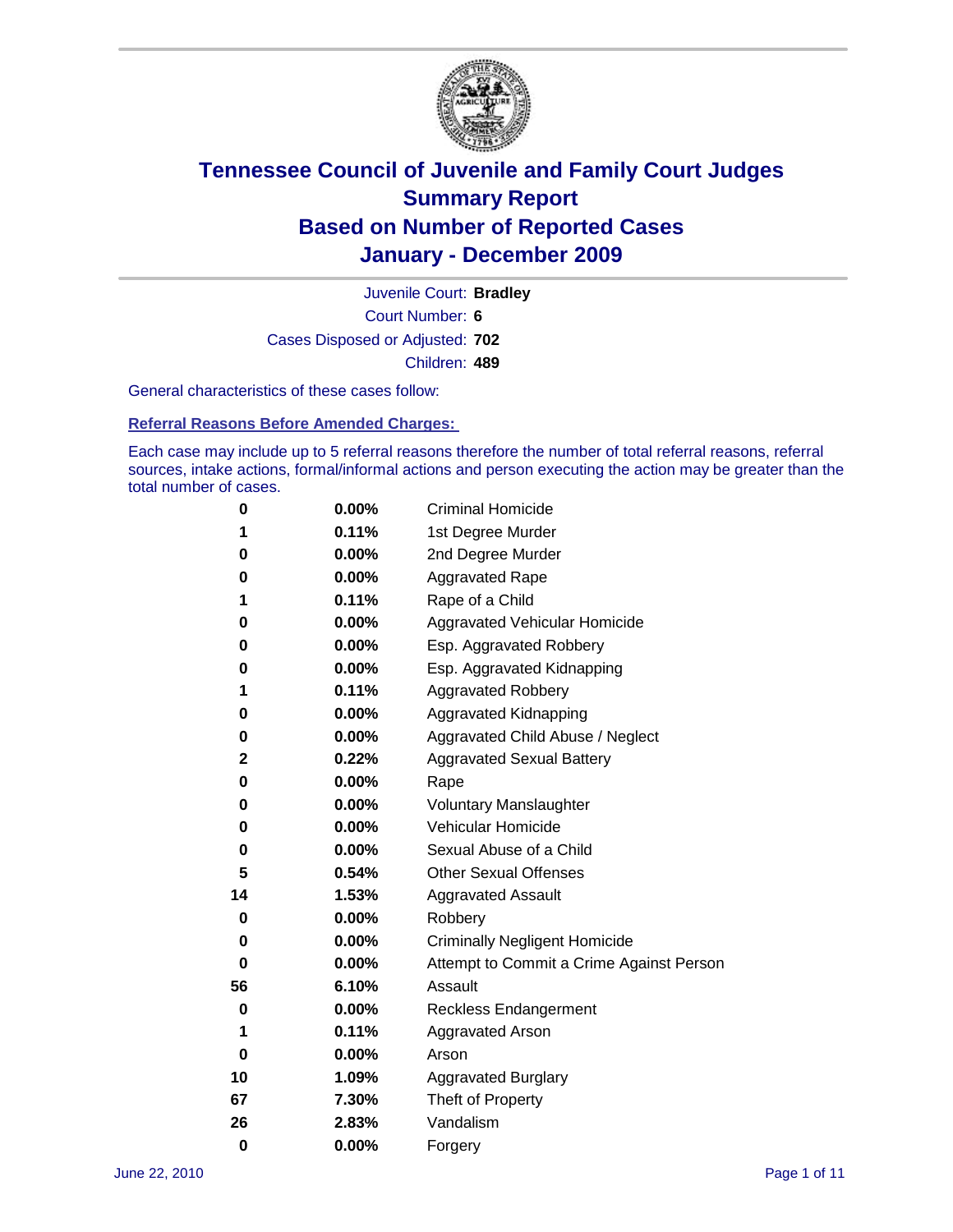

Juvenile Court: **Bradley**

Court Number: **6**

Cases Disposed or Adjusted: **702**

Children: **489**

#### **Referral Reasons Before Amended Charges:**

Each case may include up to 5 referral reasons therefore the number of total referral reasons, referral sources, intake actions, formal/informal actions and person executing the action may be greater than the total number of cases.

| 0            | 0.00% | <b>Worthless Checks</b>                                     |
|--------------|-------|-------------------------------------------------------------|
| 0            | 0.00% | Illegal Possession / Fraudulent Use of Credit / Debit Cards |
| 14           | 1.53% | <b>Burglary</b>                                             |
| 9            | 0.98% | Unauthorized Use of a Vehicle                               |
| 1            | 0.11% | <b>Cruelty to Animals</b>                                   |
| 0            | 0.00% | Sale of Controlled Substances                               |
| 0            | 0.00% | <b>Other Drug Offenses</b>                                  |
| 41           | 4.47% | <b>Possession of Controlled Substances</b>                  |
| 0            | 0.00% | <b>Criminal Attempt</b>                                     |
| $\mathbf{2}$ | 0.22% | Carrying Weapons on School Property                         |
| 1            | 0.11% | Unlawful Carrying / Possession of a Weapon                  |
| 5            | 0.54% | <b>Evading Arrest</b>                                       |
| 2            | 0.22% | Escape                                                      |
| 3            | 0.33% | Driving Under Influence (DUI)                               |
| 28           | 3.05% | Possession / Consumption of Alcohol                         |
| 6            | 0.65% | Resisting Stop, Frisk, Halt, Arrest or Search               |
| 4            | 0.44% | <b>Aggravated Criminal Trespass</b>                         |
| 16           | 1.74% | Harassment                                                  |
| 4            | 0.44% | Failure to Appear                                           |
| 5            | 0.54% | Filing a False Police Report                                |
| $\mathbf 2$  | 0.22% | Criminal Impersonation                                      |
| 45           | 4.90% | <b>Disorderly Conduct</b>                                   |
| 7            | 0.76% | <b>Criminal Trespass</b>                                    |
| 1            | 0.11% | <b>Public Intoxication</b>                                  |
| 0            | 0.00% | Gambling                                                    |
| 8            | 0.87% | <b>Traffic</b>                                              |
| 0            | 0.00% | <b>Local Ordinances</b>                                     |
| 0            | 0.00% | Violation of Wildlife Regulations                           |
| 0            | 0.00% | Contempt of Court                                           |
| 81           | 8.82% | Violation of Probation                                      |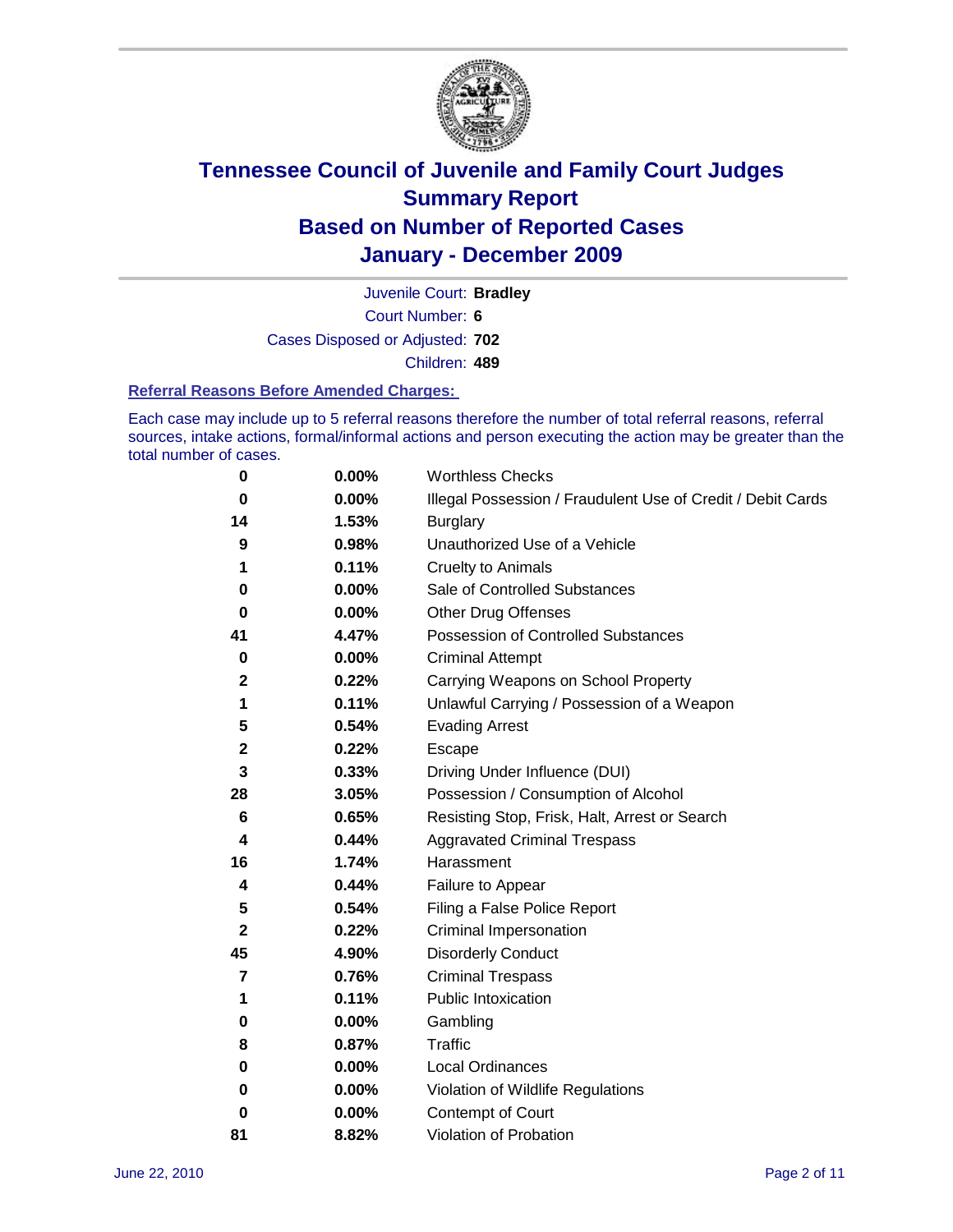

Court Number: **6** Juvenile Court: **Bradley** Cases Disposed or Adjusted: **702** Children: **489**

#### **Referral Reasons Before Amended Charges:**

Each case may include up to 5 referral reasons therefore the number of total referral reasons, referral sources, intake actions, formal/informal actions and person executing the action may be greater than the total number of cases.

| 918 | 100.00%  | <b>Total Referrals</b>                 |
|-----|----------|----------------------------------------|
| 96  | 10.46%   | Other                                  |
| 0   | 0.00%    | <b>Consent to Marry</b>                |
| 0   | 0.00%    | <b>Request for Medical Treatment</b>   |
| 0   | 0.00%    | <b>Child Support</b>                   |
| 0   | 0.00%    | Paternity / Legitimation               |
| 0   | 0.00%    | Visitation                             |
| 0   | 0.00%    | Custody                                |
| 0   | $0.00\%$ | <b>Foster Care Review</b>              |
| 0   | $0.00\%$ | <b>Administrative Review</b>           |
| 0   | $0.00\%$ | <b>Judicial Review</b>                 |
| 0   | 0.00%    | Violation of Informal Adjustment       |
| 0   | $0.00\%$ | <b>Violation of Pretrial Diversion</b> |
| 0   | $0.00\%$ | <b>Termination of Parental Rights</b>  |
| 0   | 0.00%    | Dependency / Neglect                   |
| 0   | $0.00\%$ | <b>Physically Abused Child</b>         |
| 0   | 0.00%    | <b>Sexually Abused Child</b>           |
| 15  | 1.63%    | Violation of Curfew                    |
| 58  | 6.32%    | Violation of a Valid Court Order       |
| 12  | 1.31%    | Possession of Tobacco Products         |
| 1   | 0.11%    | Out-of-State Runaway                   |
| 63  | 6.86%    | In-State Runaway                       |
| 96  | 10.46%   | Truancy                                |
| 100 | 10.89%   | Unruly Behavior                        |
| 8   | 0.87%    | Violation of Aftercare                 |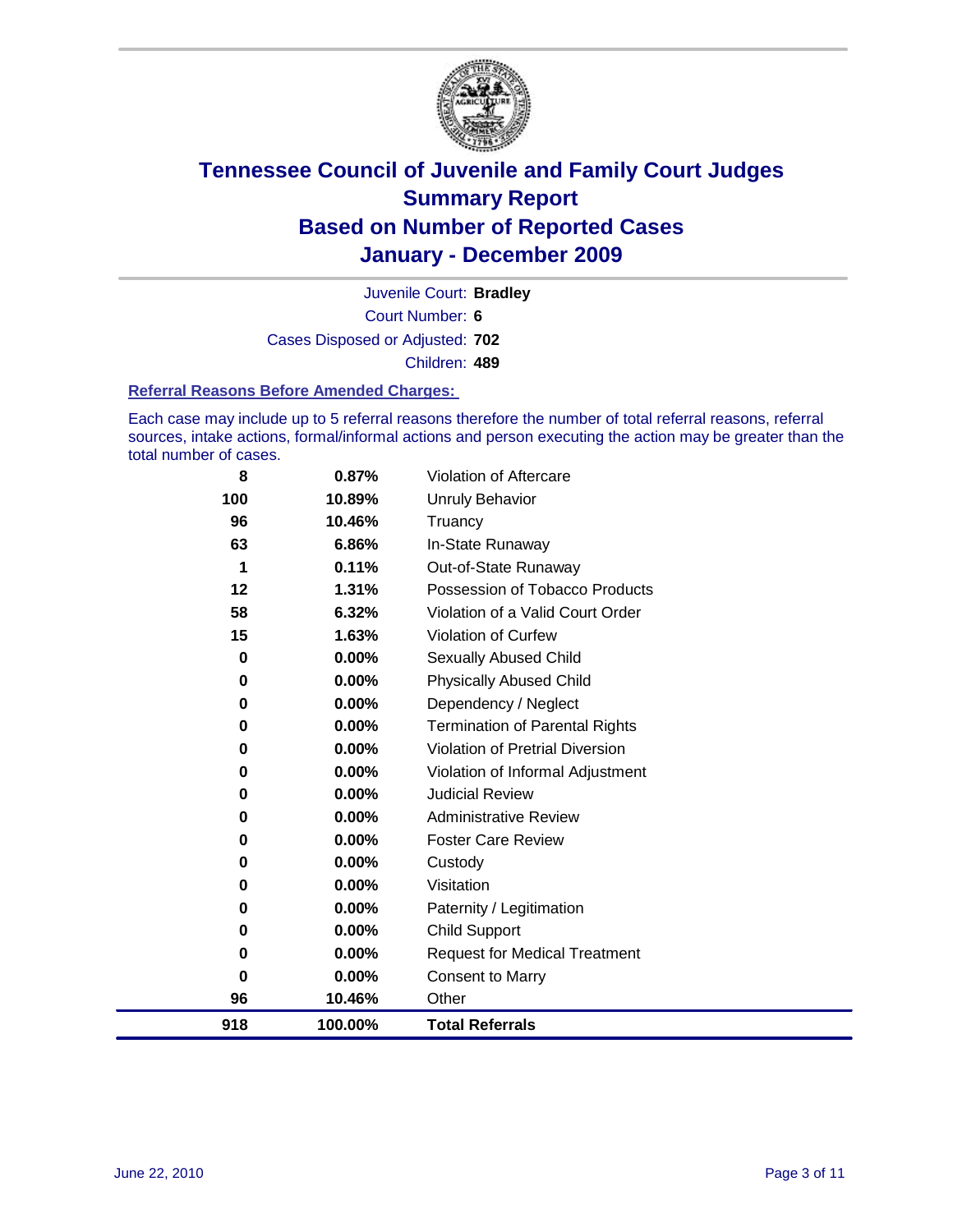

| Juvenile Court: Bradley    |                                 |                                   |  |  |
|----------------------------|---------------------------------|-----------------------------------|--|--|
| Court Number: 6            |                                 |                                   |  |  |
|                            | Cases Disposed or Adjusted: 702 |                                   |  |  |
|                            |                                 | Children: 489                     |  |  |
| <b>Referral Sources: 1</b> |                                 |                                   |  |  |
| 549                        | 59.80%                          | Law Enforcement                   |  |  |
| 52                         | 5.66%                           | Parents                           |  |  |
| 0                          | $0.00\%$                        | <b>Relatives</b>                  |  |  |
| 0                          | $0.00\%$                        | Self                              |  |  |
| 15                         | 1.63%                           | School                            |  |  |
| 0                          | $0.00\%$                        | <b>CSA</b>                        |  |  |
| 42                         | 4.58%                           | <b>DCS</b>                        |  |  |
| 0                          | 0.00%                           | <b>Other State Department</b>     |  |  |
| 0                          | $0.00\%$                        | <b>District Attorney's Office</b> |  |  |
| 191                        | 20.81%                          | <b>Court Staff</b>                |  |  |
| 0                          | 0.00%                           | Social Agency                     |  |  |
| 0                          | 0.00%                           | <b>Other Court</b>                |  |  |
| 59                         | 6.43%                           | Victim                            |  |  |
| 1                          | 0.11%                           | Child & Parent                    |  |  |
| 0                          | 0.00%                           | Hospital                          |  |  |
| $\mathbf{2}$               | 0.22%                           | Unknown                           |  |  |
| 7                          | 0.76%                           | Other                             |  |  |

### **Age of Child at Referral: 2**

| 0   | $0.00\%$ | <b>Unknown</b>     |
|-----|----------|--------------------|
|     |          |                    |
| 0   | 0.00%    | Ages 19 and Over   |
| 128 | 26.18%   | Ages 17 through 18 |
| 180 | 36.81%   | Ages 15 through 16 |
| 115 | 23.52%   | Ages 13 through 14 |
| 23  | 4.70%    | Ages 11 through 12 |
| 43  | 8.79%    | Ages 10 and Under  |
|     |          |                    |

<sup>1</sup> If different than number of Referral Reasons (918), verify accuracy of your court's data.

**100.00% Total Referral Sources**

<sup>2</sup> One child could be counted in multiple categories, verify accuracy of your court's data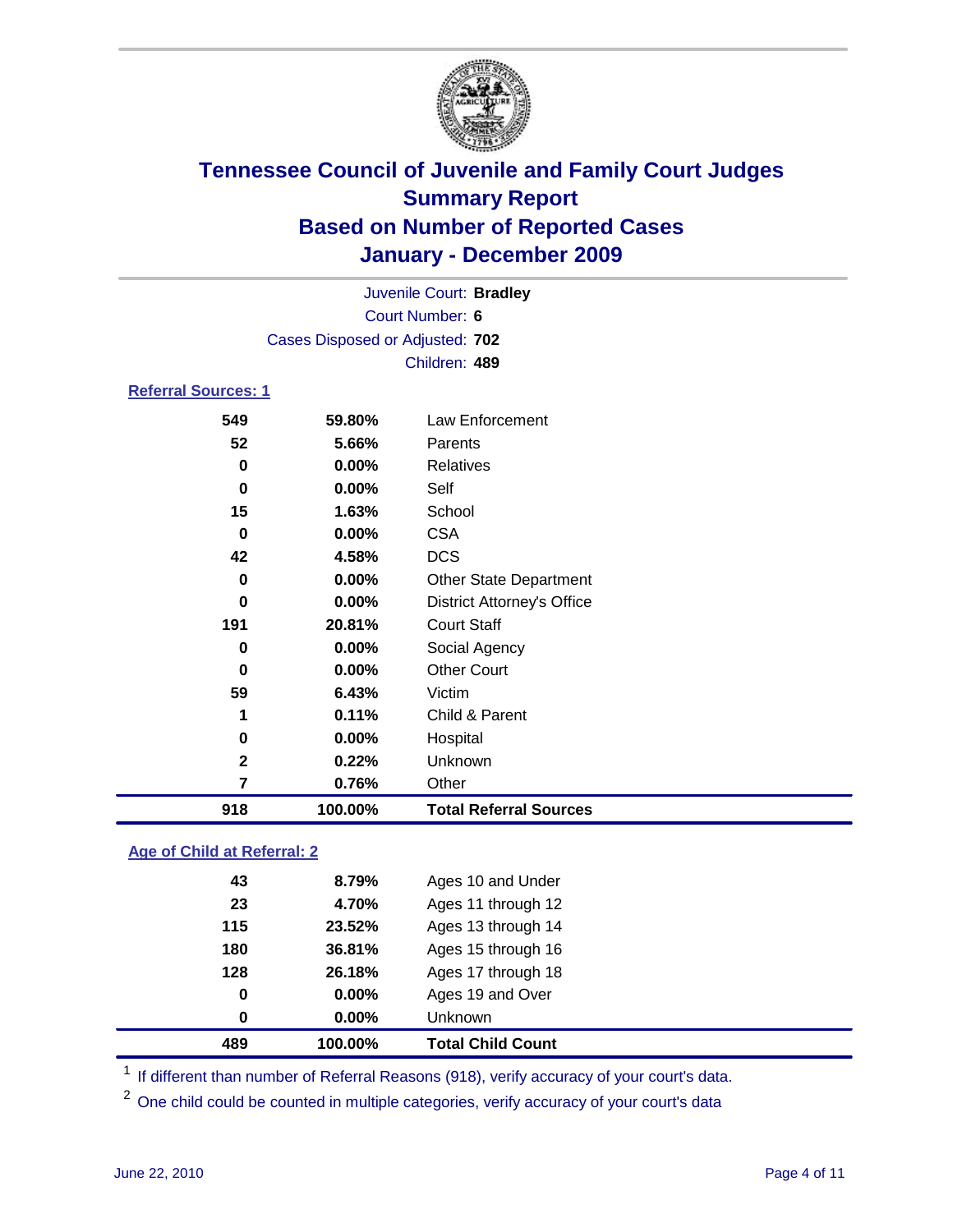

|                                         | Juvenile Court: Bradley         |                          |  |  |
|-----------------------------------------|---------------------------------|--------------------------|--|--|
|                                         |                                 | Court Number: 6          |  |  |
|                                         | Cases Disposed or Adjusted: 702 |                          |  |  |
|                                         |                                 | Children: 489            |  |  |
| Sex of Child: 1                         |                                 |                          |  |  |
| 326                                     | 66.67%                          | Male                     |  |  |
| 161                                     | 32.92%                          | Female                   |  |  |
| $\mathbf{2}$                            | 0.41%                           | Unknown                  |  |  |
| 489                                     | 100.00%                         | <b>Total Child Count</b> |  |  |
| Race of Child: 1                        |                                 |                          |  |  |
| 406                                     | 83.03%                          | White                    |  |  |
| 43                                      | 8.79%                           | African American         |  |  |
| $\bf{0}$                                | 0.00%                           | Native American          |  |  |
| 1                                       | 0.20%                           | Asian                    |  |  |
| 13                                      | 2.66%                           | Mixed                    |  |  |
| 26                                      | 5.32%                           | Unknown                  |  |  |
| 489                                     | 100.00%                         | <b>Total Child Count</b> |  |  |
| <b>Hispanic Origin: 1</b>               |                                 |                          |  |  |
| 1                                       | 0.20%                           | Yes                      |  |  |
| 488                                     | 99.80%                          | <b>No</b>                |  |  |
| $\mathbf 0$                             | 0.00%                           | Unknown                  |  |  |
| 489                                     | 100.00%                         | <b>Total Child Count</b> |  |  |
| <b>School Enrollment of Children: 1</b> |                                 |                          |  |  |
| 469                                     | 95.91%                          | Yes                      |  |  |
| 10                                      | 2.04%                           | No                       |  |  |
| 10                                      | 2.04%                           | Unknown                  |  |  |
| 489                                     | 100.00%                         | <b>Total Child Count</b> |  |  |

One child could be counted in multiple categories, verify accuracy of your court's data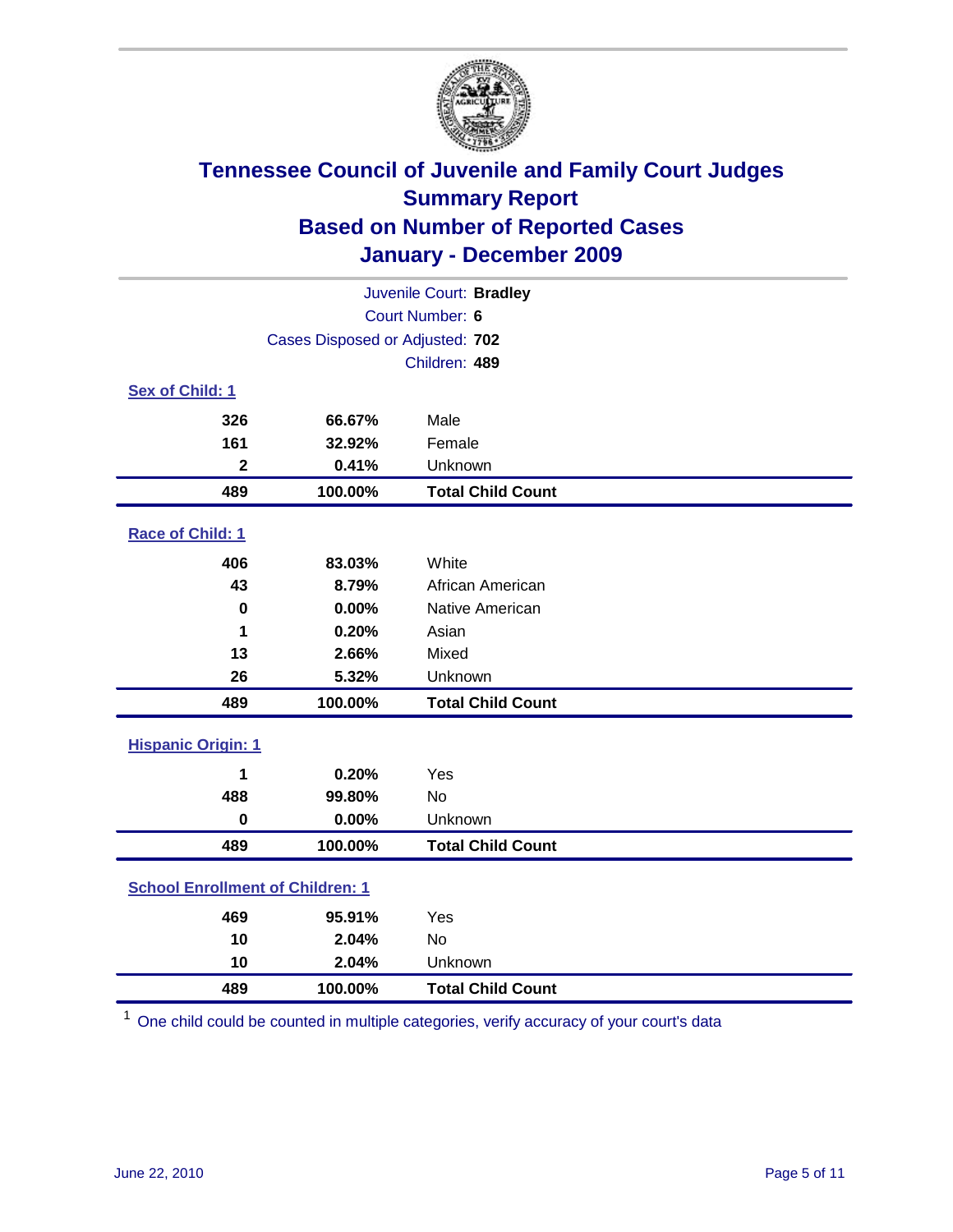

Court Number: **6** Juvenile Court: **Bradley** Cases Disposed or Adjusted: **702** Children: **489**

#### **Living Arrangement of Child at Time of Referral: 1**

| 489 | 100.00%  | <b>Total Child Count</b>     |
|-----|----------|------------------------------|
| 8   | 1.64%    | Other                        |
| 0   | $0.00\%$ | Unknown                      |
| 0   | $0.00\%$ | Independent                  |
| 0   | 0.00%    | In an Institution            |
| 1   | 0.20%    | In a Residential Center      |
| 2   | 0.41%    | In a Group Home              |
| 24  | 4.91%    | With Foster Family           |
| 3   | 0.61%    | With Adoptive Parents        |
| 29  | 5.93%    | <b>With Relatives</b>        |
| 51  | 10.43%   | <b>With Father</b>           |
| 206 | 42.13%   | With Mother                  |
| 39  | 7.98%    | With Mother and Stepfather   |
| 11  | 2.25%    | With Father and Stepmother   |
| 115 | 23.52%   | With Both Biological Parents |

#### **Type of Detention: 2**

| 702      | 100.00%  | <b>Total Detention Count</b> |  |
|----------|----------|------------------------------|--|
| 0        | $0.00\%$ | Other                        |  |
| 663      | 94.44%   | Does Not Apply               |  |
| 31       | 4.42%    | Unknown                      |  |
| 0        | 0.00%    | <b>Psychiatric Hospital</b>  |  |
| $\bf{0}$ | 0.00%    | Jail - No Separation         |  |
| 0        | $0.00\%$ | Jail - Partial Separation    |  |
| 0        | $0.00\%$ | Jail - Complete Separation   |  |
| 8        | 1.14%    | Juvenile Detention Facility  |  |
| 0        | $0.00\%$ | Non-Secure Placement         |  |
|          |          |                              |  |

<sup>1</sup> One child could be counted in multiple categories, verify accuracy of your court's data

<sup>2</sup> If different than number of Cases (702) verify accuracy of your court's data.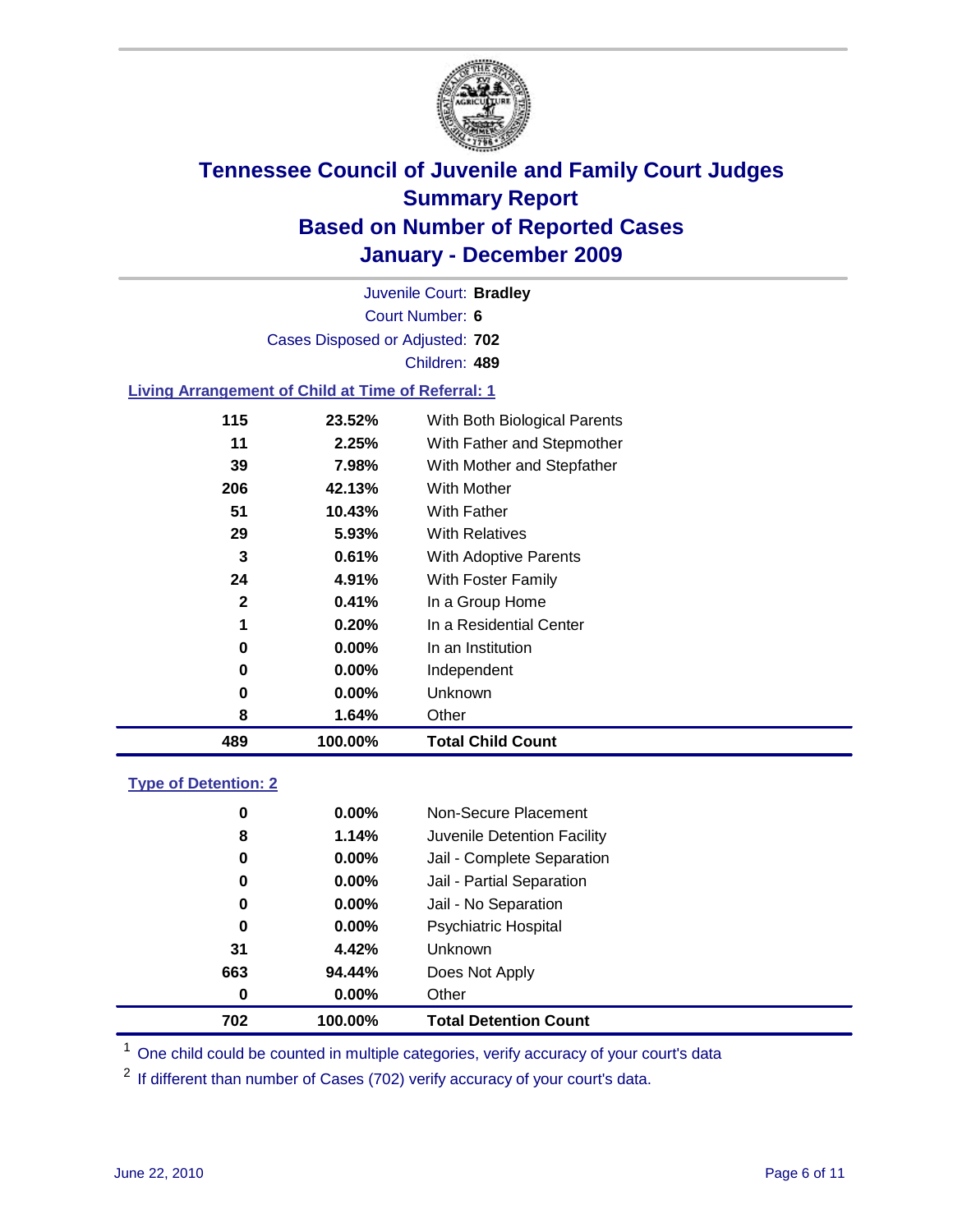

| Juvenile Court: Bradley                            |                                 |                                      |  |  |  |
|----------------------------------------------------|---------------------------------|--------------------------------------|--|--|--|
|                                                    | Court Number: 6                 |                                      |  |  |  |
|                                                    | Cases Disposed or Adjusted: 702 |                                      |  |  |  |
|                                                    |                                 | Children: 489                        |  |  |  |
| <b>Placement After Secure Detention Hearing: 1</b> |                                 |                                      |  |  |  |
| 0                                                  | 0.00%                           | Returned to Prior Living Arrangement |  |  |  |
| $\bf{0}$                                           | 0.00%                           | Juvenile Detention Facility          |  |  |  |
| $\bf{0}$                                           | 0.00%                           | Jail                                 |  |  |  |
| $\bf{0}$                                           | 0.00%                           | Shelter / Group Home                 |  |  |  |
| 0                                                  | 0.00%                           | <b>Foster Family Home</b>            |  |  |  |
| $\bf{0}$                                           | 0.00%                           | Psychiatric Hospital                 |  |  |  |
| 39                                                 | 5.56%                           | Unknown                              |  |  |  |
| 663                                                | 94.44%                          | Does Not Apply                       |  |  |  |
| $\mathbf 0$                                        | 0.00%                           | Other                                |  |  |  |
| 702                                                | 100.00%                         | <b>Total Placement Count</b>         |  |  |  |
|                                                    |                                 |                                      |  |  |  |
| <b>Intake Actions: 2</b>                           |                                 |                                      |  |  |  |
| 910                                                | 99.13%                          | <b>Petition Filed</b>                |  |  |  |
| 0                                                  | 0.00%                           | <b>Motion Filed</b>                  |  |  |  |
| $\bf{0}$                                           | 0.00%                           | <b>Citation Processed</b>            |  |  |  |
| $\bf{0}$                                           | 0.00%                           | Notification of Paternity Processed  |  |  |  |
| $\bf{0}$                                           | 0.00%                           | Scheduling of Judicial Review        |  |  |  |
| 0                                                  | 0.00%                           | Scheduling of Administrative Review  |  |  |  |
| 0                                                  | 0.00%                           | Scheduling of Foster Care Review     |  |  |  |
| $\bf{0}$                                           | 0.00%                           | Unknown                              |  |  |  |
| 0                                                  | 0.00%                           | Does Not Apply                       |  |  |  |
| 8                                                  | 0.87%                           | Other                                |  |  |  |
| 918                                                | 100.00%                         | <b>Total Intake Count</b>            |  |  |  |

<sup>1</sup> If different than number of Cases (702) verify accuracy of your court's data.

<sup>2</sup> If different than number of Referral Reasons (918), verify accuracy of your court's data.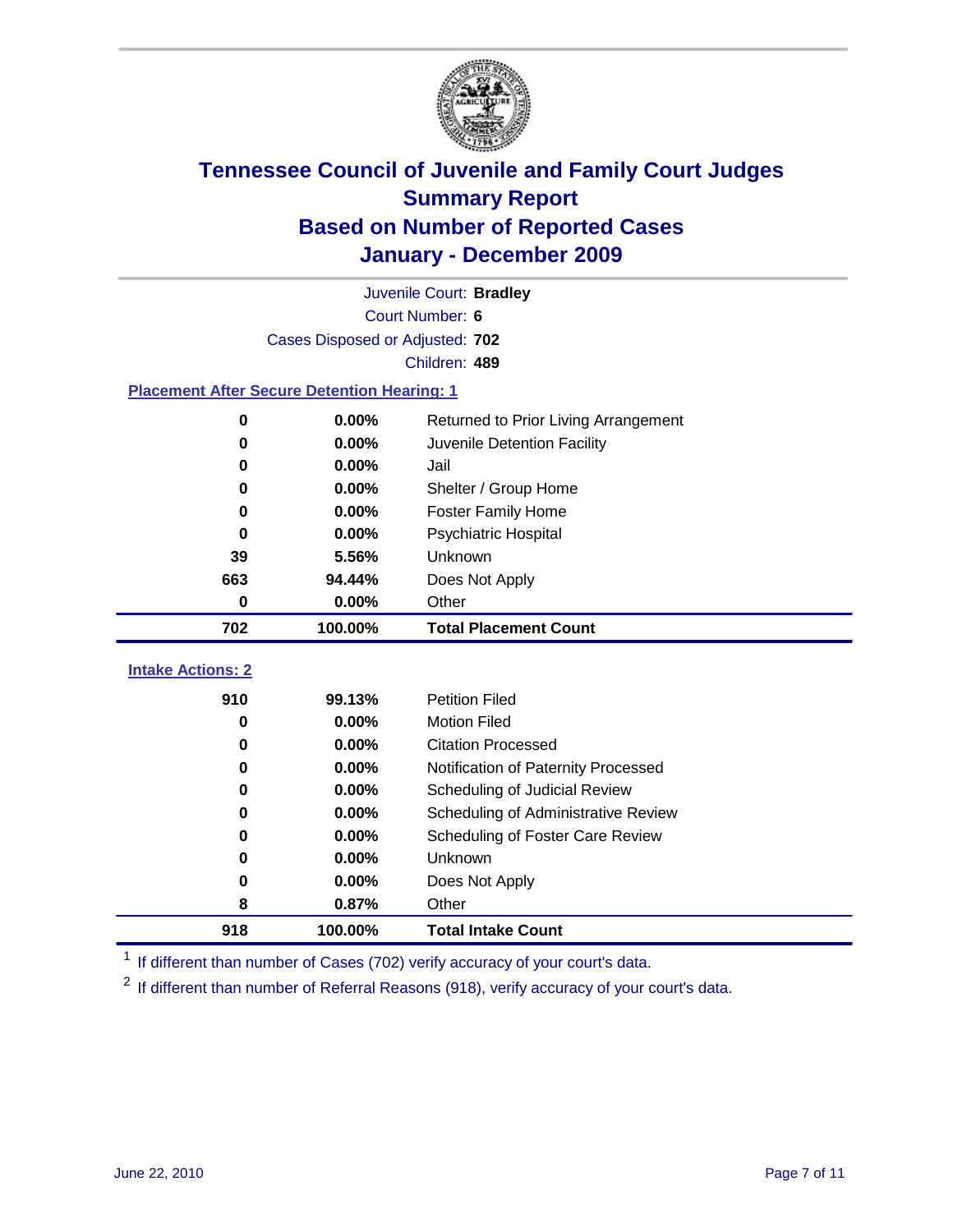

Court Number: **6** Juvenile Court: **Bradley** Cases Disposed or Adjusted: **702** Children: **489**

#### **Last Grade Completed by Child: 1**

| 489              | 100.00% | <b>Total Child Count</b> |
|------------------|---------|--------------------------|
| 0                | 0.00%   | Other                    |
| $\mathbf{2}$     | 0.41%   | Unknown                  |
| 0                | 0.00%   | Never Attended School    |
| $\mathbf{2}$     | 0.41%   | Graduated                |
| 5                | 1.02%   | <b>GED</b>               |
| 0                | 0.00%   | Non-Graded Special Ed    |
| $\boldsymbol{9}$ | 1.84%   | 12th Grade               |
| 97               | 19.84%  | 11th Grade               |
| 108              | 22.09%  | 10th Grade               |
| 99               | 20.25%  | 9th Grade                |
| 57               | 11.66%  | 8th Grade                |
| 34               | 6.95%   | 7th Grade                |
| 28               | 5.73%   | 6th Grade                |
| 7                | 1.43%   | 5th Grade                |
| 13               | 2.66%   | 4th Grade                |
| 6                | 1.23%   | 3rd Grade                |
| 10               | 2.04%   | 2nd Grade                |
| 8                | 1.64%   | 1st Grade                |
| 4                | 0.82%   | Kindergarten             |
| $\mathbf 0$      | 0.00%   | Preschool                |
| 0                | 0.00%   | Too Young for School     |

### **Enrolled in Special Education: 1**

| 489 | 100.00% | <b>Total Child Count</b> |  |
|-----|---------|--------------------------|--|
| 31  | 6.34%   | Unknown                  |  |
| 425 | 86.91%  | No                       |  |
| 33  | 6.75%   | Yes                      |  |
|     |         |                          |  |

One child could be counted in multiple categories, verify accuracy of your court's data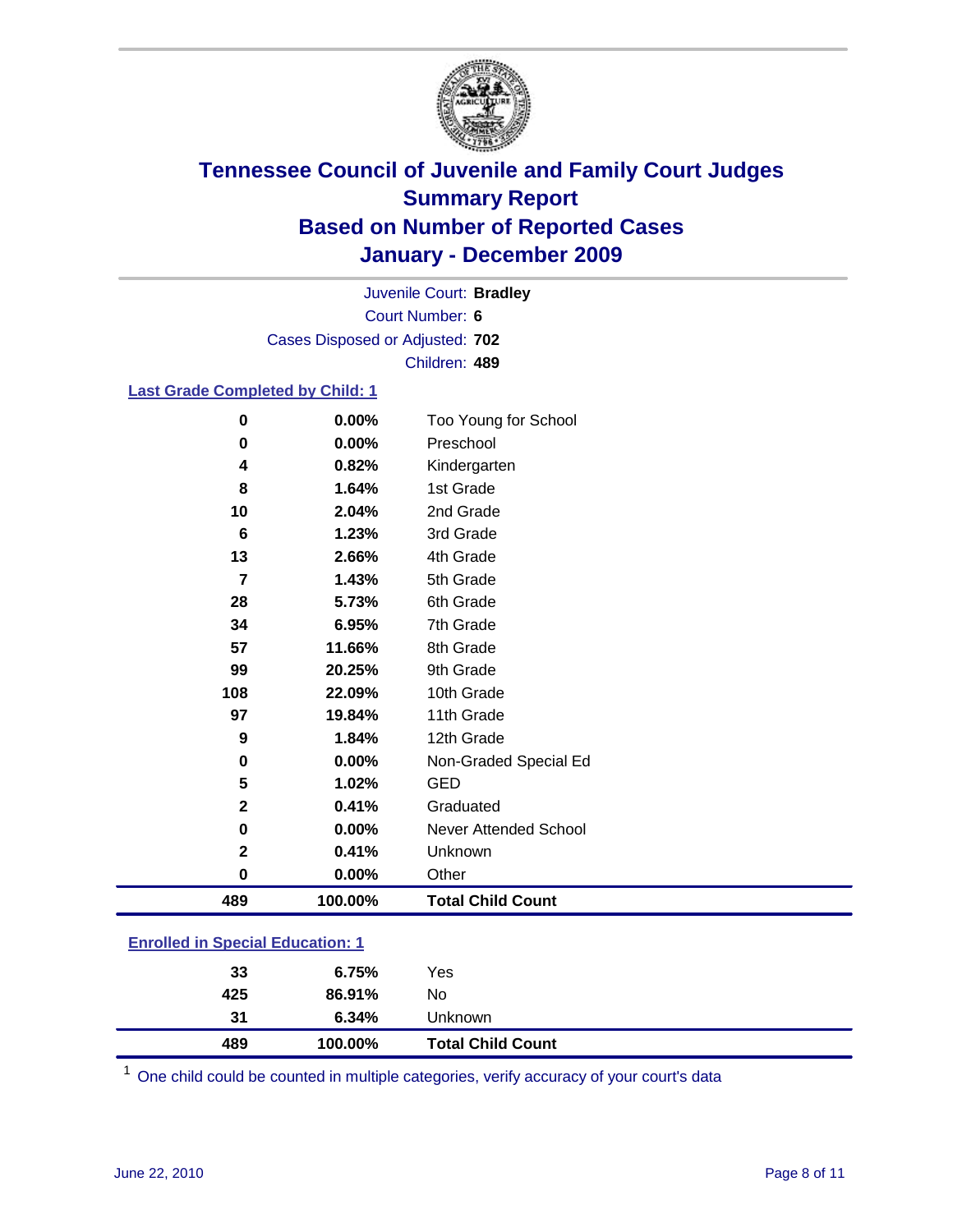

| Juvenile Court: Bradley      |                                 |                           |  |  |
|------------------------------|---------------------------------|---------------------------|--|--|
|                              | Court Number: 6                 |                           |  |  |
|                              | Cases Disposed or Adjusted: 702 |                           |  |  |
|                              |                                 | Children: 489             |  |  |
| <b>Action Executed By: 1</b> |                                 |                           |  |  |
| 812                          | 88.45%                          | Judge                     |  |  |
| 92                           | 10.02%                          | Referee                   |  |  |
| 0                            | $0.00\%$                        | <b>YSO</b>                |  |  |
| 14                           | 1.53%                           | Other                     |  |  |
| 0                            | 0.00%                           | Unknown                   |  |  |
| 918                          | 100.00%                         | <b>Total Action Count</b> |  |  |

### **Formal / Informal Actions: 1**

| 262 | 28.54%   | Dismissed                                        |
|-----|----------|--------------------------------------------------|
| 56  | 6.10%    | Retired / Nolle Prosequi                         |
| 299 | 32.57%   | <b>Complaint Substantiated Delinquent</b>        |
| 0   | $0.00\%$ | <b>Complaint Substantiated Status Offender</b>   |
| 14  | 1.53%    | <b>Complaint Substantiated Dependent/Neglect</b> |
| 0   | $0.00\%$ | <b>Complaint Substantiated Abused</b>            |
| 0   | $0.00\%$ | <b>Complaint Substantiated Mentally III</b>      |
| 0   | $0.00\%$ | Informal Adjustment                              |
| 209 | 22.77%   | <b>Pretrial Diversion</b>                        |
| 0   | $0.00\%$ | <b>Transfer to Adult Court Hearing</b>           |
| 1   | 0.11%    | Charges Cleared by Transfer to Adult Court       |
| 0   | $0.00\%$ | Special Proceeding                               |
| 0   | $0.00\%$ | <b>Review Concluded</b>                          |
| 65  | 7.08%    | Case Held Open                                   |
| 12  | 1.31%    | Other                                            |
| 0   | $0.00\%$ | Unknown                                          |
| 918 | 100.00%  | <b>Total Action Count</b>                        |

<sup>1</sup> If different than number of Referral Reasons (918), verify accuracy of your court's data.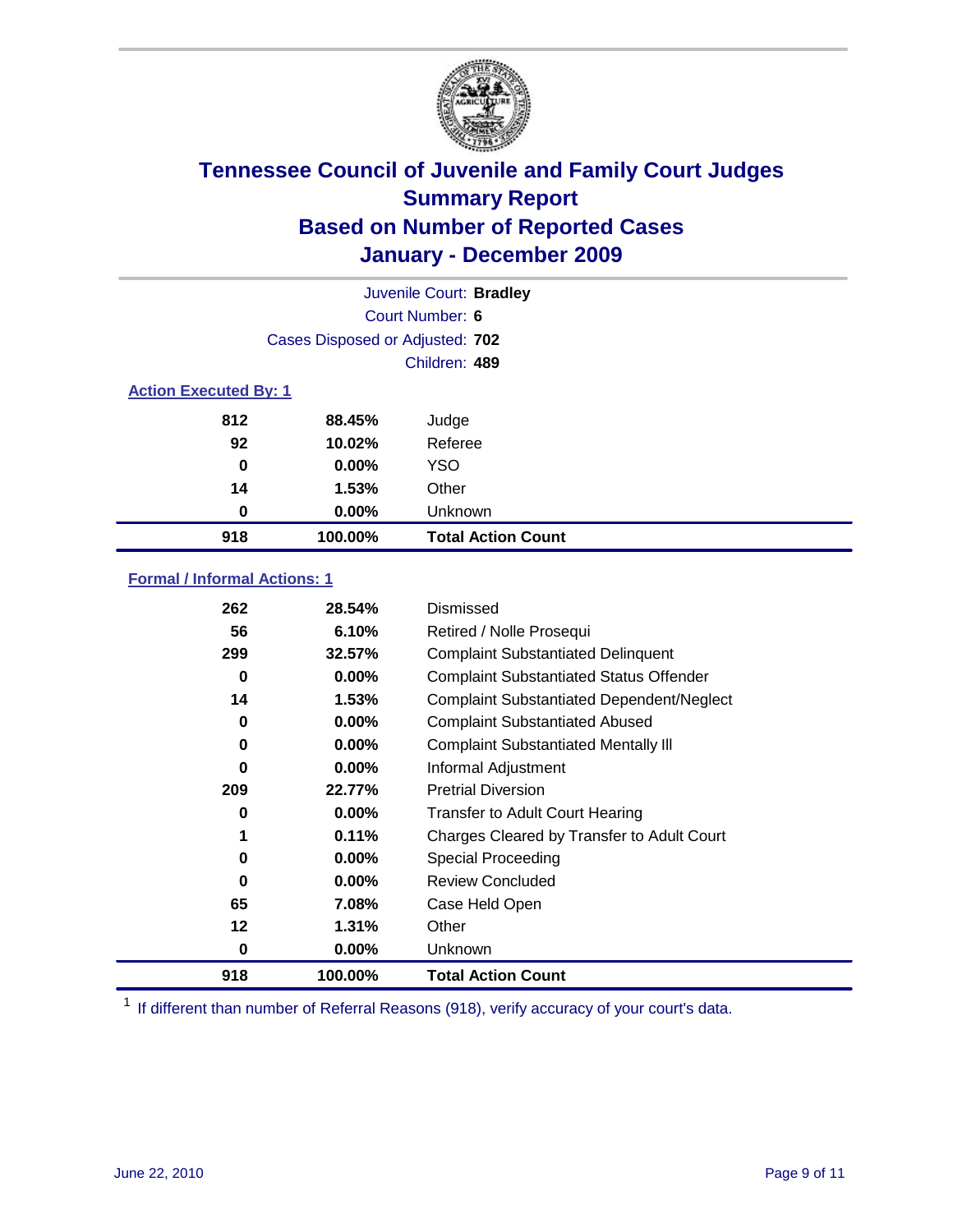

|                       |                                 | Juvenile Court: Bradley                               |
|-----------------------|---------------------------------|-------------------------------------------------------|
|                       |                                 | <b>Court Number: 6</b>                                |
|                       | Cases Disposed or Adjusted: 702 |                                                       |
|                       |                                 | Children: 489                                         |
| <b>Case Outcomes:</b> |                                 | There can be multiple outcomes for one child or case. |
| 226                   | 24.75%                          | <b>Case Dismissed</b>                                 |
| 43                    | 4.71%                           | Case Retired or Nolle Prosequi                        |
| 87                    | 9.53%                           | Warned / Counseled                                    |
| $\mathbf 0$           | 0.00%                           | Held Open For Review                                  |
| 98                    | 10.73%                          | Supervision / Probation to Juvenile Court             |
| 0                     | 0.00%                           | <b>Probation to Parents</b>                           |
| 0                     | 0.00%                           | Referral to Another Entity for Supervision / Service  |
| 6                     | 0.66%                           | Referred for Mental Health Counseling                 |
| 26                    | 2.85%                           | Referred for Alcohol and Drug Counseling              |
| 0                     | 0.00%                           | <b>Referred to Alternative School</b>                 |
| 0                     | 0.00%                           | Referred to Private Child Agency                      |
| 0                     | 0.00%                           | Referred to Defensive Driving School                  |
| 1                     | 0.11%                           | Referred to Alcohol Safety School                     |
| 1                     | 0.11%                           | Referred to Juvenile Court Education-Based Program    |
| 1                     | 0.11%                           | Driver's License Held Informally                      |
| 0                     | 0.00%                           | <b>Voluntary Placement with DMHMR</b>                 |
| 0                     | 0.00%                           | Private Mental Health Placement                       |
| 0                     | 0.00%                           | <b>Private MR Placement</b>                           |
| 0                     | 0.00%                           | Placement with City/County Agency/Facility            |
| 0                     | 0.00%                           | Placement with Relative / Other Individual            |
| 0                     | 0.00%                           | Fine                                                  |
| 77                    | 8.43%                           | <b>Public Service</b>                                 |
| 26                    | 2.85%                           | Restitution                                           |
| 0                     | 0.00%                           | <b>Runaway Returned</b>                               |
| 0                     | 0.00%                           | No Contact Order                                      |
| 0                     | 0.00%                           | Injunction Other than No Contact Order                |
| 0                     | 0.00%                           | <b>House Arrest</b>                                   |
| 0                     | $0.00\%$                        | <b>Court Defined Curfew</b>                           |
| 0                     | $0.00\%$                        | Dismissed from Informal Adjustment                    |
| 0                     | $0.00\%$                        | <b>Dismissed from Pretrial Diversion</b>              |
| 0                     | 0.00%                           | Released from Probation                               |
| 1                     | 0.11%                           | <b>Transferred to Adult Court</b>                     |
| 0                     | $0.00\%$                        | <b>DMHMR Involuntary Commitment</b>                   |